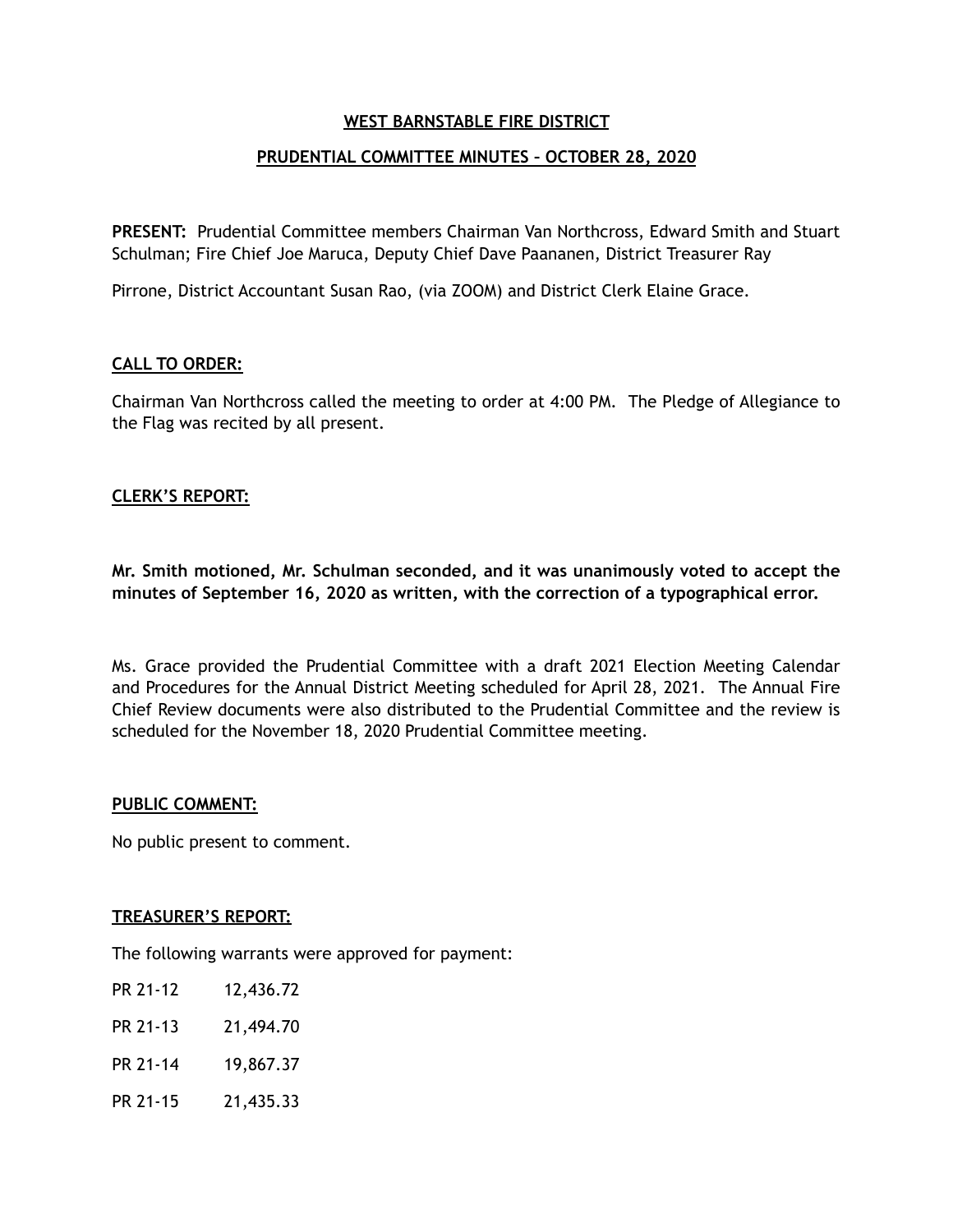| PR 21-16 | 13,023.65 |
|----------|-----------|
| PR 21-17 | 21,817.31 |
| AP 21-08 | 31,810.91 |
| AP 21-09 | 24,607.98 |
| AP 21-10 | 19,876.84 |

The District is implementing the suggestions outlined in the FY2019 Audit Management Letter.

Mr. Pirrone is seeking clarification regarding signing and submissions for the DOR. Currently, he signs as both Treasurer and Accountant. The DOR is requiring a second signer. After discussion, it was agreed that the District Account, Susan Rao would be the logical second signer.

**Mr. Schulman motioned, Mr. Smith seconded, and it was unanimously voted to designate District Account Susan Rao as the second signer on documents submitted to the Department of Revenue.** 

Mr. Pirrone advised that overall, the FY2021 budget is well in line. Expenditures are below budget. He noted retiree's health insurance will be increasing this coming year by approximately 8%. There will also be no premium holiday this year. Mr. Pirrone recently attended a webinar on Cyber Security and has some concerns about District security. He is using his Cotuit/West Barnstable Fire Districts computer; however, District Accountant Susan Rao is using her personnel computer. Mr. Pirrone recommended a District laptop and supplemental screen be purchased for Ms. Rao's use. There was consensus to implement his recommendation. Town of Barnstable Tax Assessor Ed O'Neil has not set a date for the Classification Hearing. Consensus was to schedule and advertise for November 18, 2020 regular Prudential Committee meeting and if necessary, reschedule if needed.

Regarding ambulance revenue, the department is receiving same number of calls and is busy; however, transports to the hospital are down. More calls seem to be for medical aid and assistance. There are fewer and fewer transports from Motor Vehicle Accidents, perhaps due to engineering safety of newer cars.

# **ROUTE 149 OVERPASS REPAIRS:**

Chief Maruca advised that the state has passed legislation to include funding to make repairs and improvements to the Route 149 overpass. He has reached out to State Representative Randy Hunt and Town Councilor Kristine Clark to make sure a sleeve for utilities will be part of the process. Chief Maruca will prepare a formal letter to that effect to send to the state.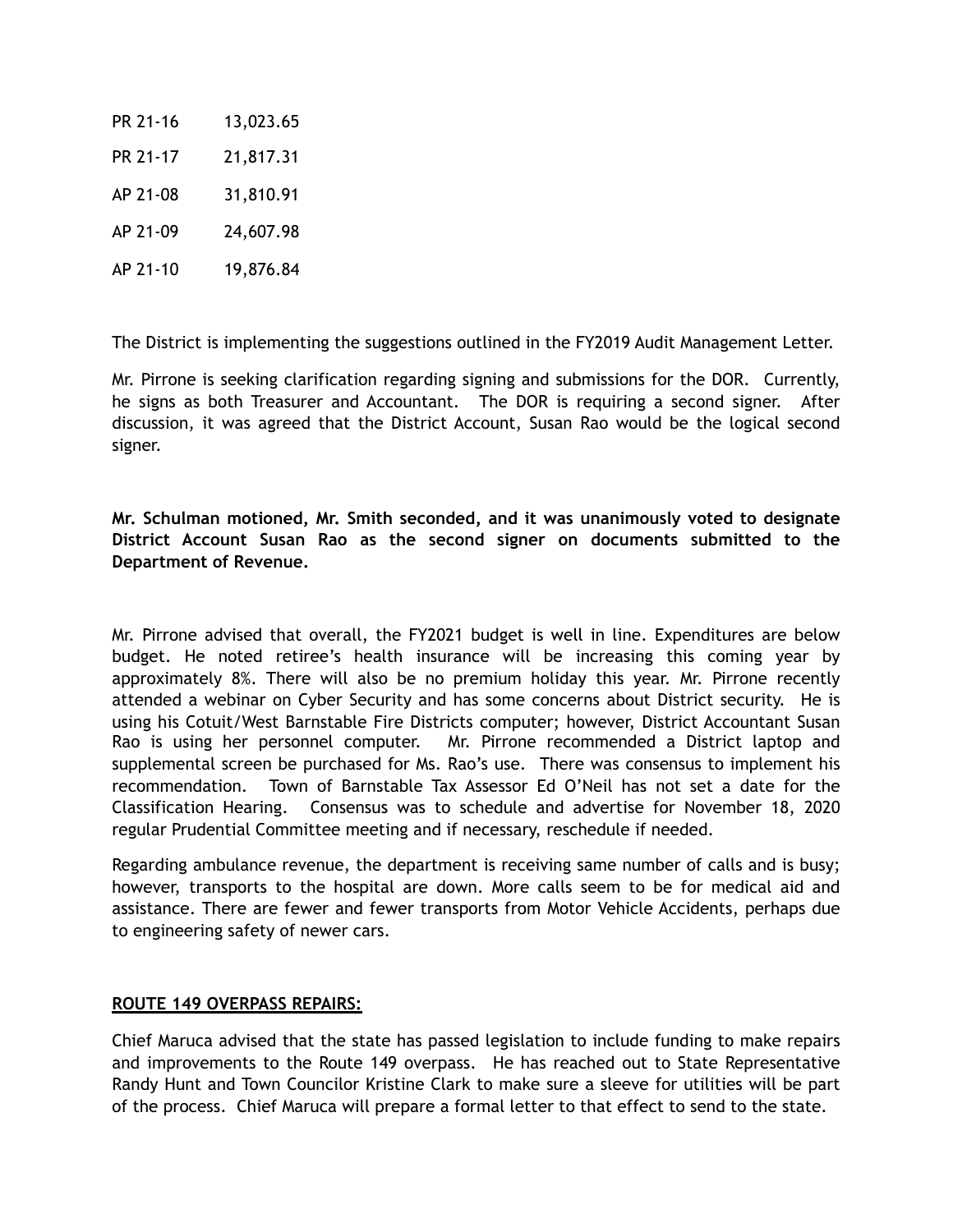**Mr. Northcross motioned, Mr. Schulman seconded, and it was unanimously voted to request the state to include a utility sleeve, sufficient to carry a water line, in the Route 149 Overpass repairs and improvements.** 

### **FIRE DISTRICT GIFT POLICY:**

Chief Maruca presented a draft Gift Acceptance Policy to be included in the West Barnstable Fire District Operating Policies and Procedures manual. The Chief noted gifts can include tangible property, money, or real estate, and it's complicated. The policy will be discussed and finalized at the November Prudential Committee meeting.

### **FIRST DRAFT FY2022 BUDGET:**

Chief Maruca noted that the cost of salaries, benefits and so forth for seven full time employees

basically consumes any tax increase of the District. The community isn't growing – there are no new businesses, buildings etc., adding to the tax base. We are in a transitional phase, as the Chief will be retiring in three years. As an attorney, Chief Maruca is unique to our District – we save in many ways due to his ability to research and write District policy and look into legal issues. However, the Chief feels regardless of his diligence, we are missing many Federal and State policies. He is looking at outsource entities such as Lexipol which provides live advice, policy manuals and consulting services to public safety departments. Truro, Hyannis, Barnstable, COMM and Onset are currently using such services. There are also other companies out there that can manage data – i.e., Quarterly Reports (which are now produced in-house, by the Chief and staff).

The first draft of the FY2022 calls for a 4% tax levy. Some items up for discussion going forward include:

- Sprinkler system needs upgrade special article
- Exhaust fan over stove needs replacement
- Small building projects
- Replace Engine Tanker 296 35 years old, reaching obsolescence need a plan to put aside funding to purchase
- Projection on retiree costs -
- Closer look at Capital outlay maintenance costs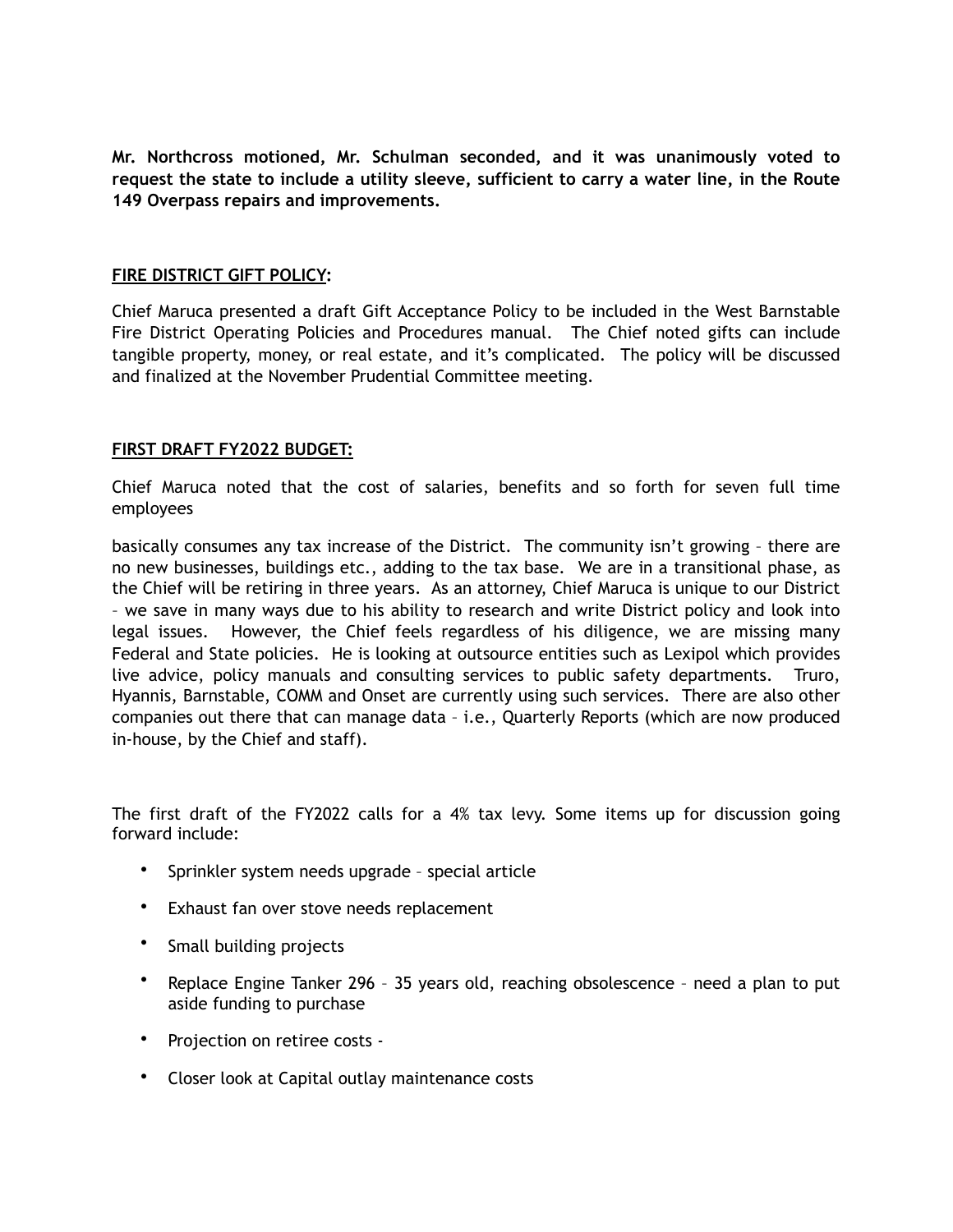Mr. Pirrone advised he anticipates approximately \$300,000 in free cash; about \$134,000 is in the abatement reserve. Borrowing rates are very low – should engine be purchased now with low rates or later – something to think about.

### **COVID-19 OPERATIONAL REPORT:**

Nothing new operationally. There is an uptake in cases locally. Station still closed to the public.

# **CHIEF'S REPORT:**

- The Chief reported that the Town of Barnstable requires a signature for the CARES Act sub-agreement award for reimbursement (\$40,021), signed by Mark Ells and Attorney Karen Nobler. The Chief will sign for the District.
- The final draft of the Strategic Plan is in the works the Committee will be meeting on November  $7<sup>th</sup>$  and hope to present the draft at the December Prudential Committee meeting, and formalize the plan by the January meeting.
- Reverse Halloween scheduled for Saturday, October 31<sup>st</sup>. Good response from the community. No Breakfast with Santa this year. Christmas trees/wreaths will be available for sale by the Association. There was difficulty finding a new vendor this year.
- Last night there was a full drill held outdoors. Next week there will be another full drill inspecting the Barnstable Farm and Pet property and premises on Lombard Avenue. National Grid will be presenting a ZOOM meeting regarding the new pipeline – there will be 30 firefighters participating.
- The ambulance inspection resulted in a perfect score. There was a glitch with state reports; however, Captain Murray worked with the state technician and the issue is resolved as of today.

#### **DEPUTY CHIEF'S REPORT:**

.

- Will be reaching out to Ashland, MA and checking out the engine they have for sale; still searching for a used engine. Barnstable also has one in good shape. Did not receive the Federal grant, no funding available.
- Inspections are up lots of real estate movement.